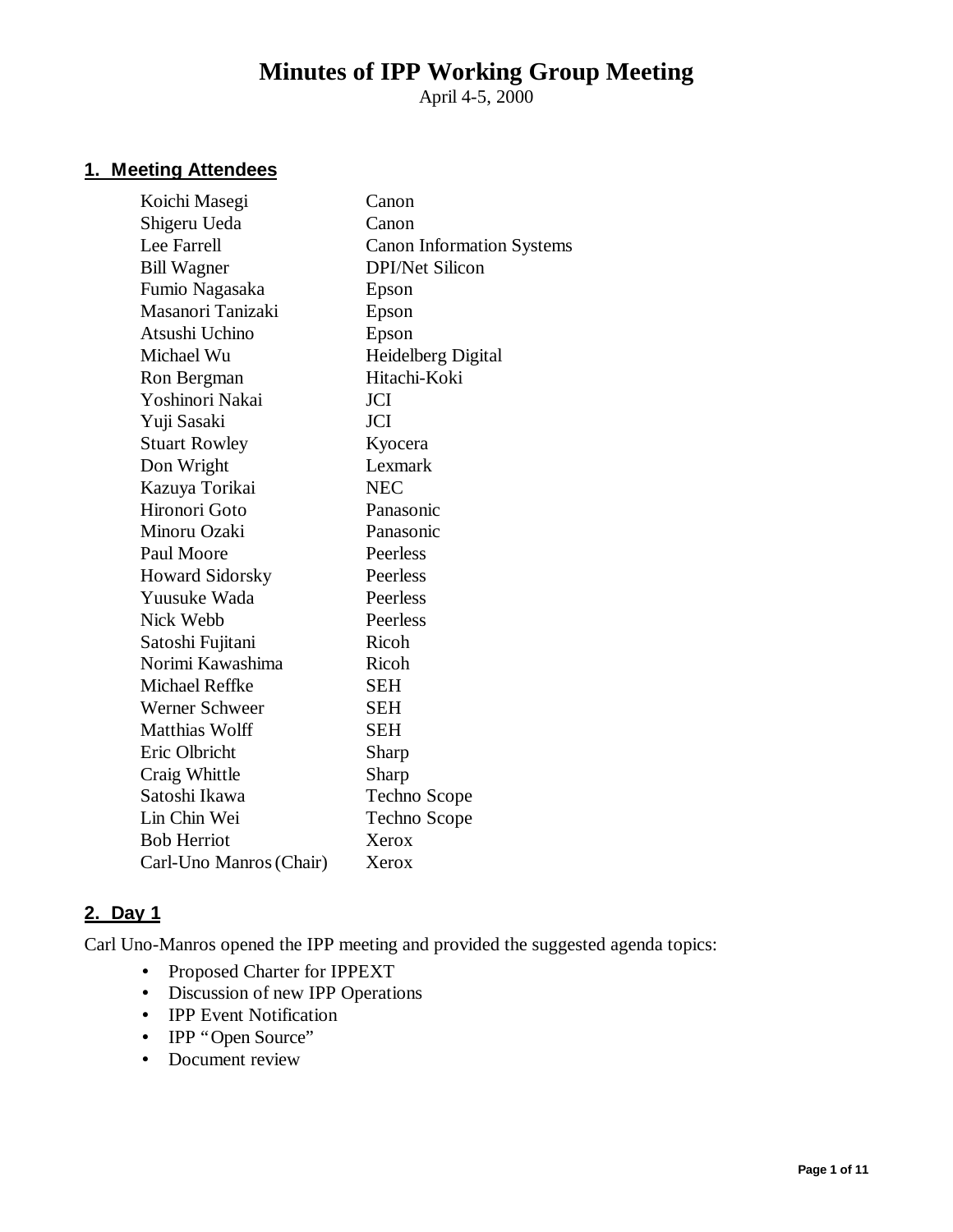# **2.1 Registering Print Languages as MIME Types.**

At the October meeting, it was agreed that Tom Hastings would pursue the registration of different vendor document print languages as MIME types— and that he would send an e-mail on the progress of this effort. To date, he has not made any progress on this task.

Carl-Uno asked if anyone else would take on this activity in Tom's place, but no one volunteered. Carl-Uno said that he would raise this topic on the e-mail list.

It was suggested that the Implementer's Guide could include a section that explains the process of registering a print language as a MIME type. Then the responsibility of registration could be passed back to the individual companies.

# **2.2 IETF Plenary**

Carl-Uno announced that Keith Moore, the IETF Applications Area Director, has resigned his position. He has been replaced by Ned Freed— an individual that has been associated with the IETF for many years. Ned has acknowledged the fact that the IPP documents have been "in the queue" for standards progression for quite some time. He has suggested that it is ok for Carl-Uno to "periodically remind him" about the documents' status.

Carl-Uno reported that the IESG has not yet decided whether the IPP activity should continue its activity as a new Working Group ("IPPEXT") or not. If so, a new Charter would need to be established and approved. The other alternative is to simply continue as the existing WG by updating the current Charter document. Carl-Uno noted that either approach is acceptable— but he is concerned that *some* decision needs to be made soon. In the meantime, the group will continue to make progress regardless of the IESG decision.

Carl-Uno reported that the Authentication, Authorization and Accounting (AAA) Working Group is not going to resolve "secure print by reference" as he had hoped. As a result, the IPP WG will leave this as an unresolved issue.

## **2.3 Requirements for IPP Notifications**

Carl-Uno led a review of the IPP Notification Requirements document: ftp://ftp.pwg.org/pub/pwg/ipp/new\_NOT/ipp-notification-requirements-990811.pdf

ISSUE Ok if there isn't a way for an End-User to submit an empty Per-Printer Subscription, in case such a Subscription slot is a scarce commodity, and then enable the Per-Printer Subscription when the data arrives and disable later without deleting the subscription?

The group agreed that this Issue should be removed from the document.

ISSUE Ok if spec doesn't have means for a Notification Recipient acknowledging receipt of a notification to the Notification Source?

The group agreed that this Issue should also be removed from the document.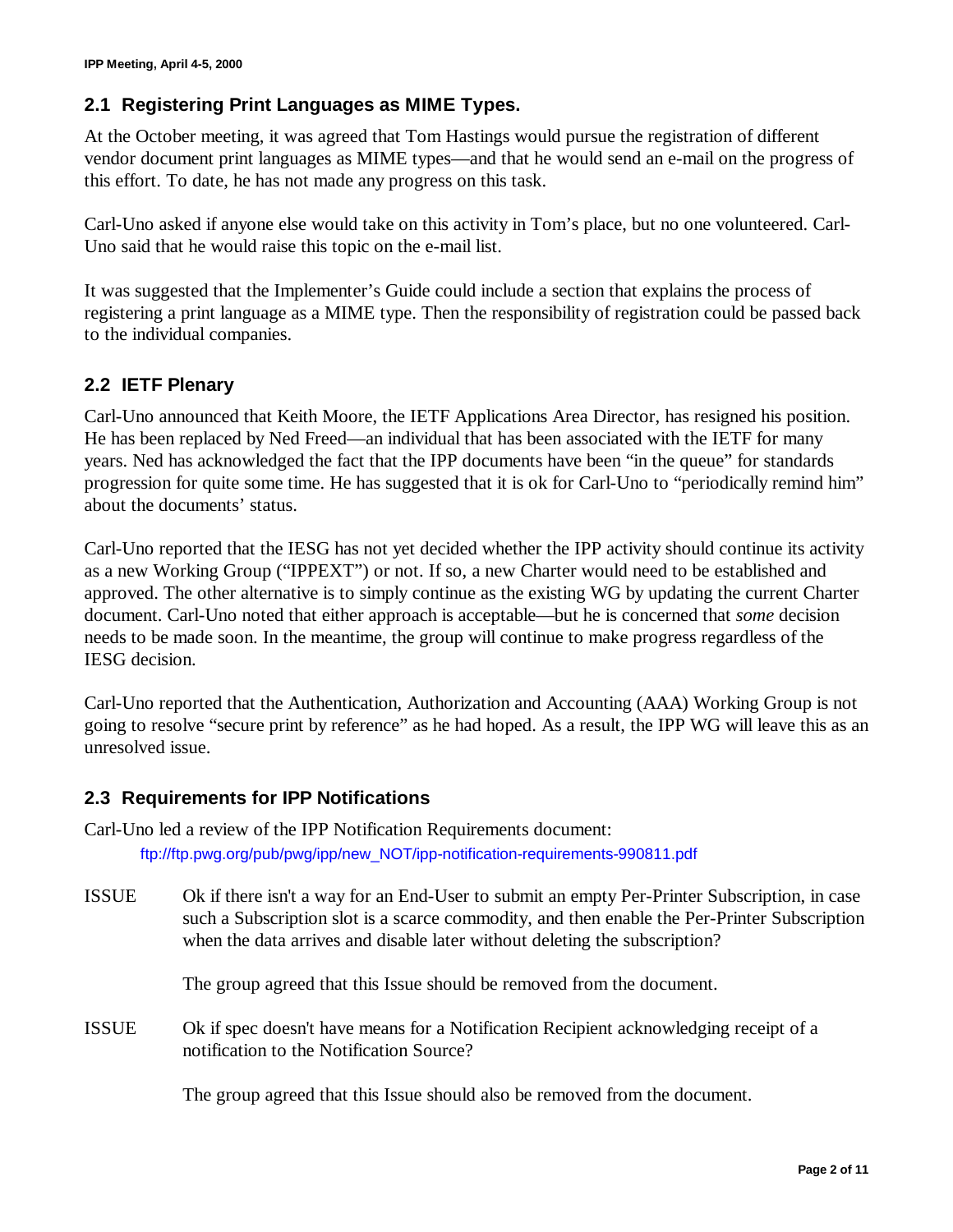## **2.4 IPP Event Notification Specification**

Carl-Uno led a review of the IPP Notification Specification document:

ftp://ftp.pwg.org/pub/pwg/ipp/new\_NOT/ipp-not-spec-000308.pdf

ISSUE 01 – Once a number of delivery solutions have been developed and evaluated, we may want to make one or several of them REQUIRED for implementation to ensure a minimum set of interoperability. Which one or ones should be REQUIRED?

> The group agreed that an informative annex should be written to include the definitions of the various delivery methods. In that section, the document could also indicate that one method is REQUIRED— however, the specific method is identified in a different document— not this one.

Carl-Uno noted that items 2 and 3 in Section 7.1.2 might need some MUST statements included. This should be evaluated by the authors.

## **2.5 Job Progress Attributes**

Ron Bergman led a review of Job Progress Attributes document: ftp://ftp.pwg.org/pub/pwg/ipp/meeting-pdf-000404/ipp-job-prog-attr-000202.pdf

ISSUE 01 – Should we change the name from "sheet-collate" to "sheet-uncollate", since the absence of the attribute (and non-support of this attribute) is more likely to indicate collated sheets and so should be the 'false' value of the attribute, rather than the 'true' value?

The group agreed that no change is necessary.

ISSUE 02 – Should we change the "sheet-collate" data type from 'boolean' to 'type2 keyword' so that it could take on more values? This would also help with the name, say, "sheet-collation (type2 keyword) with values: 'uncollated' and 'collated'. The "sheet-collation-supported" (1setOf type2 keyword) would be more usual, than the unusual '1setOf boolean' also. In the future, we could define two collated values: 'multi-pass-collation' and 'output-bin-collation' to indicate which form is requested and/or supported, since some Printers MAY want to support both.

> There was some confusion as to what was meant by the terms "multi-pass-collation" and "output-bin-collation." No one at the meeting had a clear understanding of the terms. There was also some confusion as to why this term would be defined in a Job Progress document. [At one point, someone even asked if we really need this document— or whether it should be part of the IETF standards document suite.]

After much discussion, the group agreed that we should change the data type to a type2 keyword with the values "collated" and "uncollated."

ISSUE 03 – If we change the attribute syntax to 'type2 keyword' should we have several values for the collated case now, i.e., define: 'multi-pass-collation' and 'output-bin-collation', instead of just 'collated'?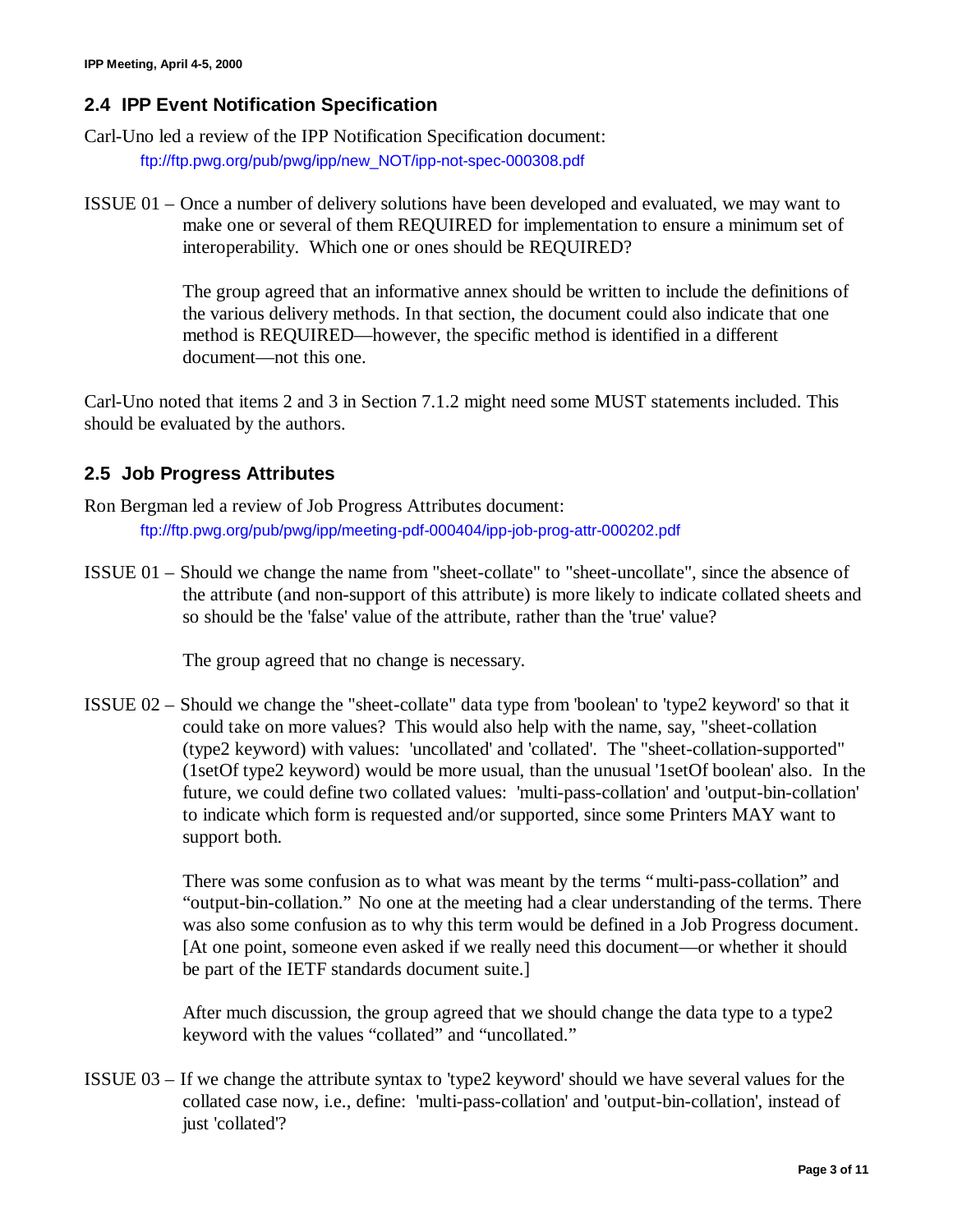No.

ISSUE 04 – Or should the attribute syntax be 'type2 keyword' to go with "multiple-documenthandling(type2 keyword)", instead of the Job MIB enum syntax?

No, keep it as an enum.

ISSUE 05 – Or should we use the IPP out-of-band 'unknown' value (see [ipp-mod] section 4.1) instead of this unknown(2) enum Job Monitoring MIB value, i.e., "job-collation-type" (type2 keyword) instead of "job-collation-type" (type2 enum)?

No – leave it consistent with the Job MIB.

## **2.6 IPP Event Notifications**

As a review of the current status, Carl-Uno provided a short description of the four notification delivery methods currently under consideration:

- ippget: use IPP to get (poll) accumulated event notifications
- indp: use INDP over HTTP to send event notifications
- mailto: e-mail an event notification
- snmpnotify: target of URL is an SNMP notification receiver

Carl-Uno also mentioned that he was interested in the possible use of "instant messaging" as a notification delivery method. However, he was disappointed to report that the IETF is unlikely to produce a standardized method of instant messaging in any reasonable timeframe.

The Printer:

- saves each event for a fixed amount of time
- supports the IPP Get-Notifications operation
- requires clients to poll for event notifications with IPP Get-Notifications operation
- responds to the client with:
	- \* one or more event notifications
	- \* the recommended time to poll again
	- \* the lease time of future event notifications

There were a few HTTP Issues that were raised at the IETF Plenary meeting about the ippget: delivery method:

• In order for a client to receive events as they occur, should there be an operation with a single HTTP POST where the Printer returns event notifications in multiple response-parts spread out over several minutes?

Keith Moore said that this approach might work.

- Should this operation use HTTP GET instead of HTTP POST? No answer or recommendation was established.
- Should each response-part be a separate message body in MIME multi-part? At the IETF Plenary meeting, it was determined that MIME multi-part should not be used for delivery notification.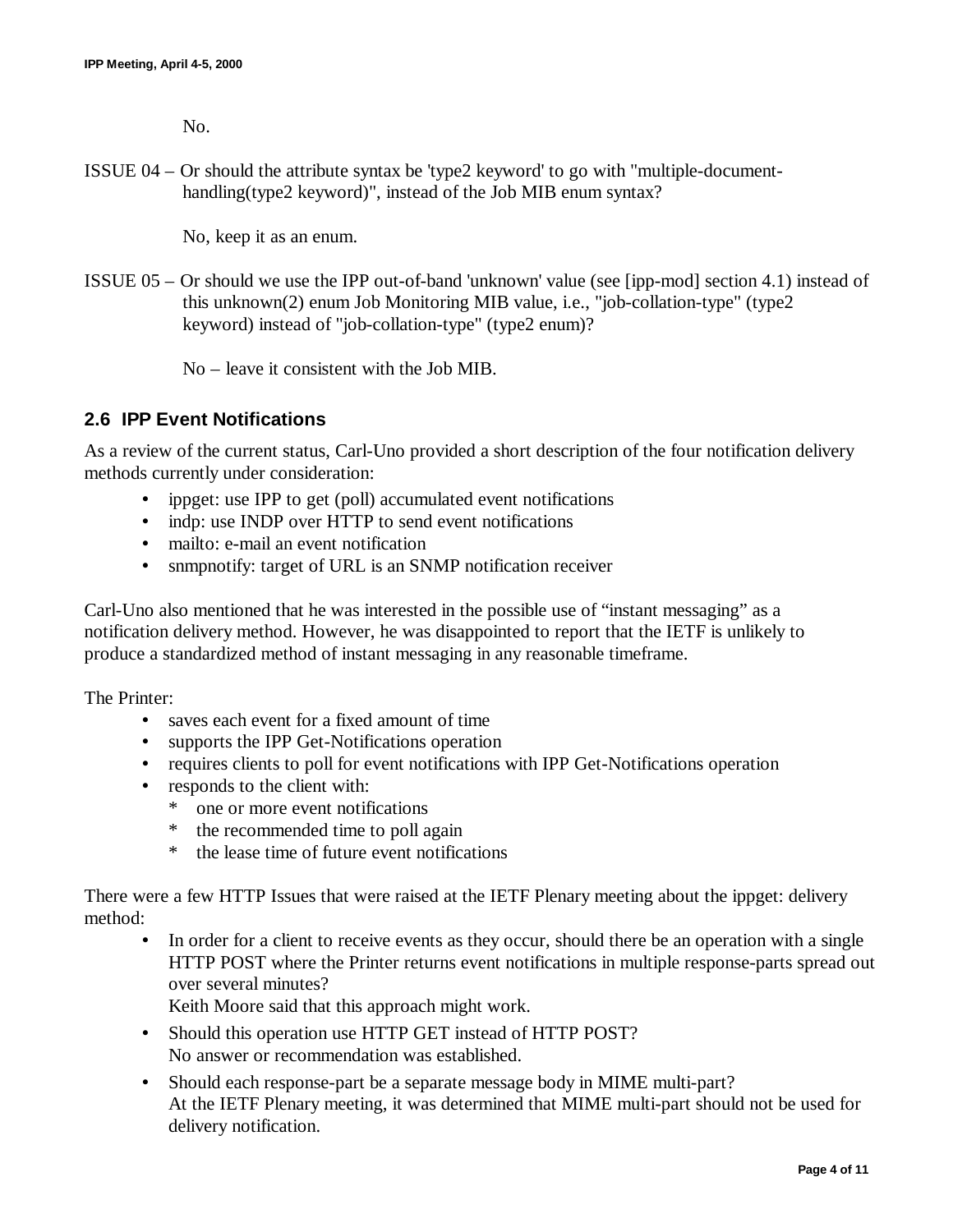• Do the lease and server recommended times make this polling mechanism a reasonable alternative to Printer-initiated event delivery methods (i.e. mailto, indp, snmpnotify)?

#### **2.7 IPP Notify Poll**

- Carl-Uno led a review of the Notification Polling Method document: ftp://ftp.pwg.org/pub/pwg/ipp/new\_NOT/ipp-notify-poll-000308.pdf
- ISSUE 01 The 'ipp' is a convenient reuse of 'ipp', but does it imply the existence of a print service at each client that is not a reality?

This method will be named "ippget."

ISSUE 02 – Now that the Get-Notification operation does not affect the Event Notifications in the Printer, it should not require write access to access them.

Correct. Issue closed.

ISSUE 03 – Is it possible for this operation to have an option that causes it to delay completing its response? It would initially returns all existing Event Notifications. Then it would return additional notifications as they occur for some period of time. The client would receive these Event Notifications as they occur. The question is whether http servers or proxies would behave in this manner so that the client would get the Event Notifications without delay after they are sent by the http server? It has been suggested that the Printer send each burst of Event Notifications be in a separate message body where each message body is part of a multipart MIME content-type.

> This Issue was attributed to Harry Lewis. The group felt that if he is sufficiently interested, he should create a separate document describing an operation to achieve this additional functional capability. The Issue was removed.

ISSUE 04 – The "notification-recipient" option allows a client to group multiple Subscription-ids with a single URL. A client might decide to use the same URL for all subscriptions for a user, or it might have a separate URL for each client program. In addition a client might use an URL belonging to some other known user and let that user access Event Notifications using that URL. Is the above option useful?

> During the discussion it was decided that the description should be moved earlier in the document. The group agreed that option is useful and should remain in the document.

ISSUE 05 – Does the mechanism described in the above paragraph describe a useful option that "notification-recipient" alone cannot do? Should this case be an error instead?

> The group agreed to eliminate the paragraph above the Issue, and state that the client should supply at least one of the three attributes— otherwise it should be considered an error.

ISSUE 06 – Is it better if "notification-recipient" is the only way to request Event Notification? If so, this behaves more like other notification delivery methods where a recipient receives those and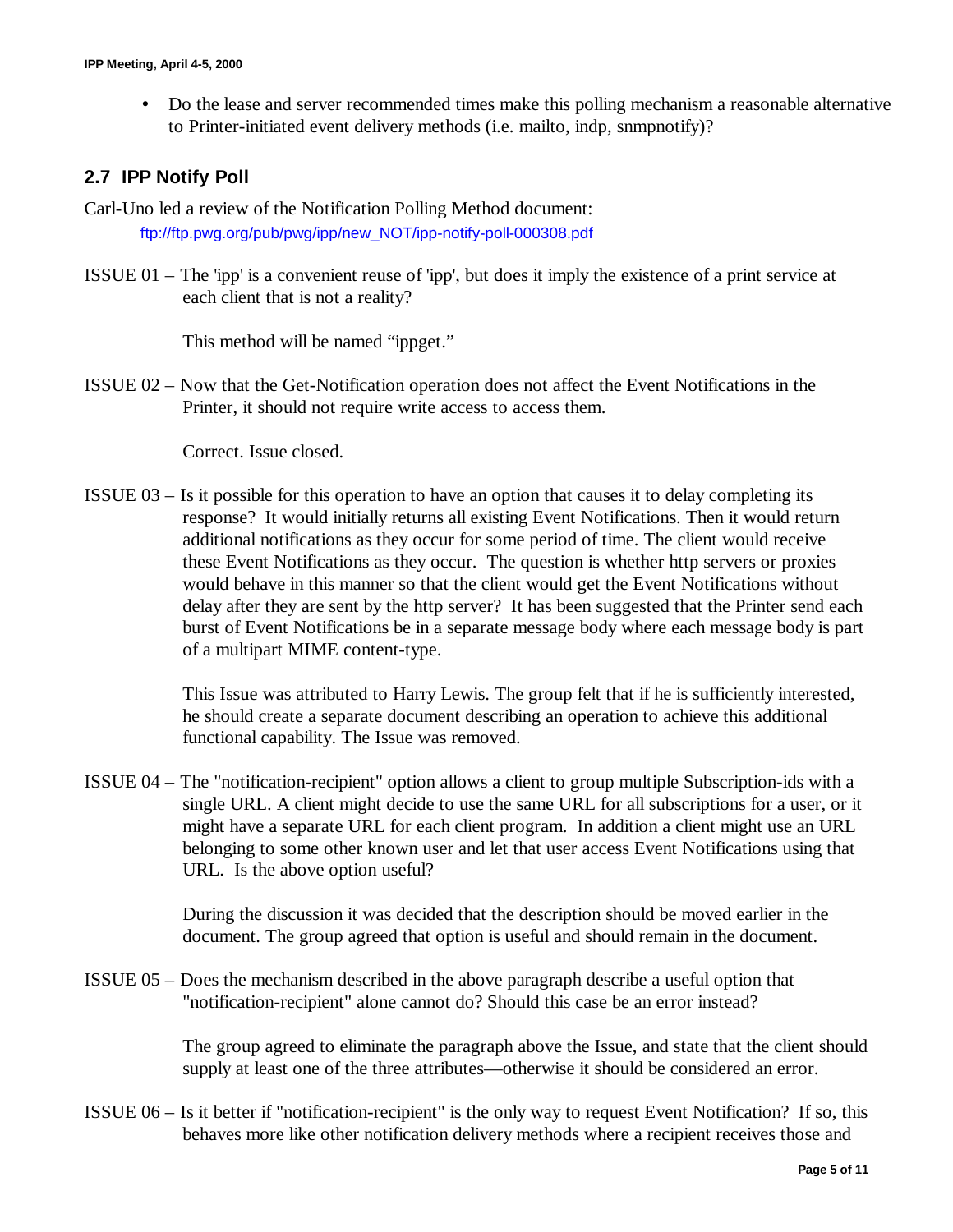only those events with its delivery URL. Furthermore, if there is a single mechanism of "notification-recipient" for a client to specify Event Notifications, a Printer can better optimize event-leases because it knows which events will be accessed together. If client can specify subscription-ids, each request can contain a different mix of subscription-ids.

Although Bob Herriot thinks it might be difficult to calculate lease times, the group agreed that this Issue should be removed (for now) without any change to the document. It was noted that more experience would be gained as implementations are developed.

## **2.8 The INDP Event Notification Delivery Method**

Carl-Uno led a review of the INDP Event Notification Delivery Method document: ftp://ftp.pwg.org/pub/pwg/ipp/meeting-pdf-000404/draft-ietf-indp-method-000229.pdf

ISSUE 01 – Should there be an Unsupported Attributes group to return attributes that are not supported to the client?

No.

ISSUE 02 – Use the same status code space as IPP, namely: "successful" - 0x0000 to 0x00FF "informational" - 0x0100 to 0x01FF "redirection" - 0x0200 to 0x02FF "client-error" - 0x0400 to 0x04FF "server-error" - 0x0500 to 0x05FF

> The question was raised as to whether all of these status codes are truly necessary. However, the rest of the document review was deferred due to lack of attendance by the authors.

## **2.9 Notification Delivery Protocol**

[This document review was deferred due to lack of attendance by the authors.]

## **2.10 Notification over SNMP**

Craig Whittle presented some slides proposing SNMP-based notification. He discussed many different Job Monitoring traps that could be mapped to IPP events. Craig noted that most printers already support SNMP (although not all of them support traps.)

Don Wright suggested that SNMP notification has limited applicability because it is usually stopped by firewalls. It was generally agreed that this could not be used as the primary (i.e. mandatory) notification scheme.

## **2.11 Notification via E-mail**

Carl-Uno led a review of the Mailto: Notification Delivery Method document: ftp://ftp.pwg.org/pub/pwg/ipp/new\_NOT/ipp-notify-mailto-000309.pdf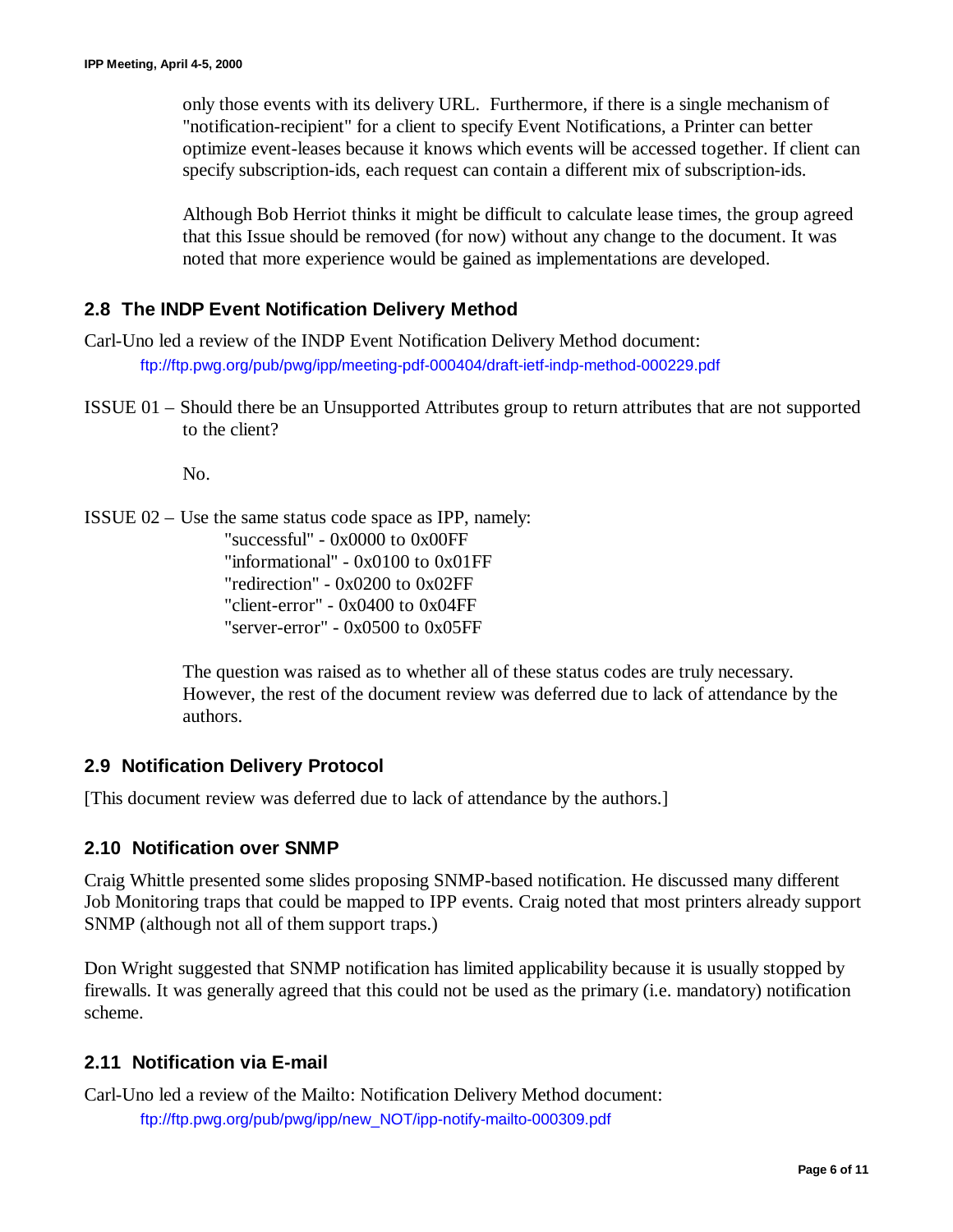ISSUE 01 – Is this SMTP terminology correct?

The paragraph should be expanded and clarified more. The group agreed that the terminology is probably not correct— but no one knew the correct terms.

ISSUE 02 – Is it a good idea to list each Subscription object attribute in this spec with the applicability to this delivery method? If yes, should all delivery method specs also do it this way?

No, it is not a good idea. No change to the document.

ISSUE 03 – What should we say about any mailto parameters, if any? For example, if you want to send over secure mail, etc.

> The group agreed that the specification should state that it is up to the Printer to determine how it should deliver the e-mail. No additional parameters are required.

ISSUE 04 – Do we want to define any IPP-specific mailto parameters to this document?

No.

ISSUE 05 – Ok that we made "subscriber-user-name" be REQUIRED for the Printer to support and indicate that the client MUST supply the "requester-user-name" operation attribute when the delivery method is 'mailto:', in case the Printer does not have a more authenticated printable name?

> [There was a long discussion regarding the potential problems associated with spam— and the difficulties in preventing it.] It was suggested that there should be an e-mail address included that provides a destination for "failure of delivery" messages. After more discussion, the Issue was deferred.

Carl-Uno suggested that the third paragraph in Section 10 (Security Considerations) should be reworded or eliminated.

ISSUE 06 – What if "notify-format" is 'text/plain; charset=utf-8', does that have to be sent as a mail attachment, since it isn't 'text/plain' which assumes charset=us-ascii, or can it be sent as the body of the mail message properly identified as 'text/plain; charset=us-ascii'?

> This issue was deferred. Someone (perhaps Ned Freed?) needs to do more research in this area and make a recommendation. It was noted that different concerns arise for different parts of the e-mail message (e.g., subject line, from headers, message body, etc.)

ISSUE 07 – Is there any way that a Notification Recipient could reply to the message in such a way as to cancel the subscription and thereby solve the spam problem?

No.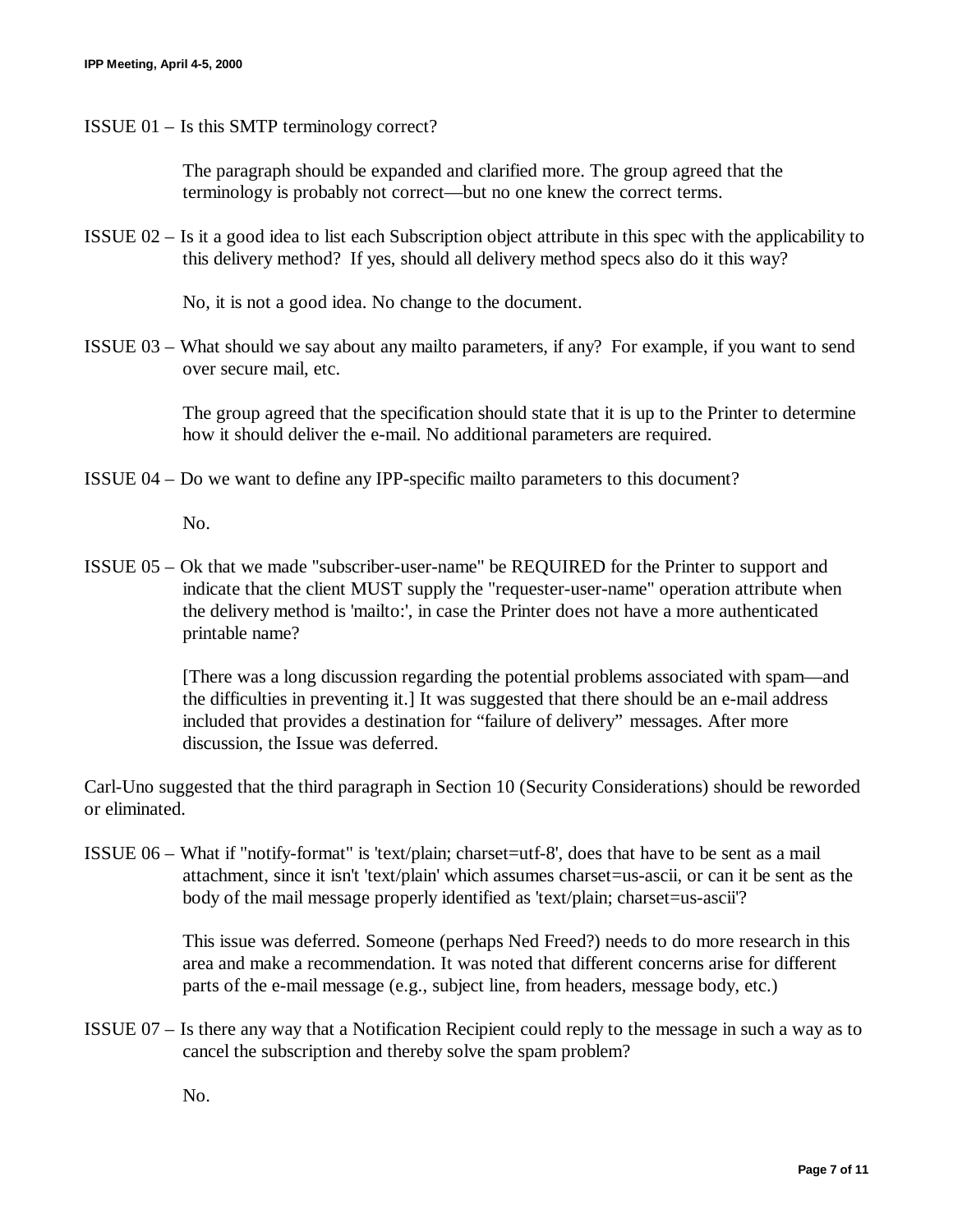#### **2.12 Job and Printer Set Operations**

ftp://ftp.pwg.org/pub/pwg/ipp/new\_OPS/ipp-job-printer-set-ops-000323.pdf

This document will be submitted for Working Group Last Call soon. There was no review.

## **2.13 Set 2 and Set 3 Operations**

The group questioned whether or not any vendor would actually implement these operations. There was also a general question of procedure with regard to submitting new Operations proposals. A few people are concerned that the additional operations add too much complexity to justify the expected benefit. Until someone actually (re-)confirms that the proposed operations are desirable, it was suggested that they could be deferred.

Carl-Uno will issue an e-mail soliciting comments about which operations are still of significant interest.

There is an ongoing e-mail discussion regarding a proposal for a Move-Job operation. If included, it would be added to the Set 2 Operations document.

Both the "Set 2" and "Set 3" documents will be given more descriptive titles.

## **3. Day 2**

#### **3.1 Interoperability Bake-Off**

Carl-Uno opened the second day with a discussion about the next IPP interoperability test "Bake-off". He said that the next bake-off is planned for a test of IPP/1.1 some time in October. This test should include the new Set operations for Print and Job and (at least) the primary Notification method.

Most of the people in the room indicated that their company is interested in participating in the Bake-off. Each company should send a message to Pete Zehler to let him know about their interest. Currently, the group is still looking for a volunteer company to host the Bake-off.

## **3.2 IPP "Open Source"**

Carl-Uno said that he is interested in pursuing an "open source" initiative for an IPP client. He mentioned that Corel had indicated some interest in this idea several months ago, and he is still in contact with them.

Carl-Uno hopes that Xerox will be able to contribute their client for this effort. He is discussing the logistics of this activity with his company lawyers.

Representatives from Peerless, Easy Software Products (makers of "CUPS"), and a few other companies have also indicated interest in participating in this effort.

Xerox code is in Java. The CUPS product is written in C. The group will need to determine how many versions of client software would be appropriate. Carl-Uno believes that having both Linux and Windows platform versions would be desirable.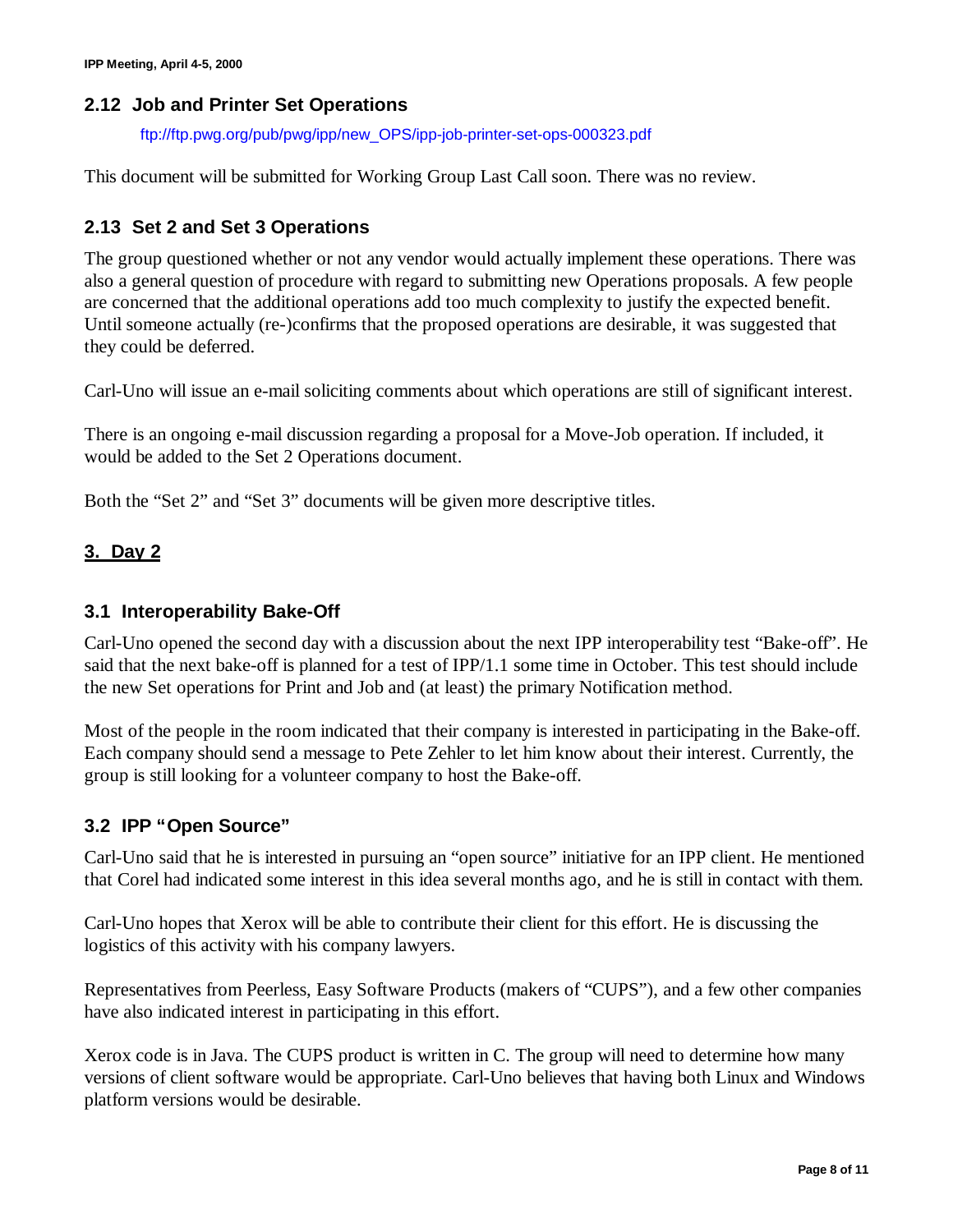Don Wright says that the PWG does not currently have a model in place for adopting this project as an official "PWG product." However, he feels that the organization would be interested in establishing such a precedent.

Paul Moore suggested that an "Open Source Client" BOF meeting could be arranged (possibly in the evening?) during the PWG meeting in May.

Carl-Uno will launch a discussion of this effort on the PWG IPP mail list.

# **3.3 IPP and UPnP Printing**

Paul Moore explained that he had proposed to the UPnP Printing group that the IPP print model could be mapped to UPnP. Unfortunately, the current version of UPnP has various limitations that cannot support the full model. At the previous UPnP meeting, it was suggested that a "limited subset" of the IPP model could be applicable to the UPnP environment. Paul has recently posted an update to his original proposal on the UPnP MSN Communities message board.

Should the "Open Source" IPP client include support for UPnP discovery? This should be investigated.

It was noted that UPnP uses GENA (General Event Notification Architecture) as its event notification method. Should this be included in the set of event notification methods for IPP? Paul suggests that it is too early to make any decisions on this question. He feels that it would be better to "wait and see" until the Microsoft offering becomes more solid.

## **3.4 IPP Over Other Transports**

Paul asked if the IPP group is interested in considering the development of IPP over other transports. He feels that infrared is an interesting consideration. He also mentioned that IEEE 1394 is another possible option.

It was generally felt that while these are interesting possibilities, the group would probably not pursue them until someone submitted a specific proposal.

## **3.5 Exception Attributes**

ftp://ftp.pwg.org/pub/pwg/ipp/new\_EXC/pwg-ipp-exceptions-model-000131.pdf

There were no Issues in this document, and no one had any comments.

## **3.6 Production Printing**

Carl-Uno led a review of the Production Printing Attributes— Set 1 document: ftp://ftp.pwg.org/pub/pwg/ipp/new\_PPE/pwg-ipp-prod-print-set1-000207.pdf

There was a question about the appropriateness of Section 3.2.4, "insert-sheet-default attribute is not defined." It appears to discuss an attribute that does not exist. The section should be clarified further or removed.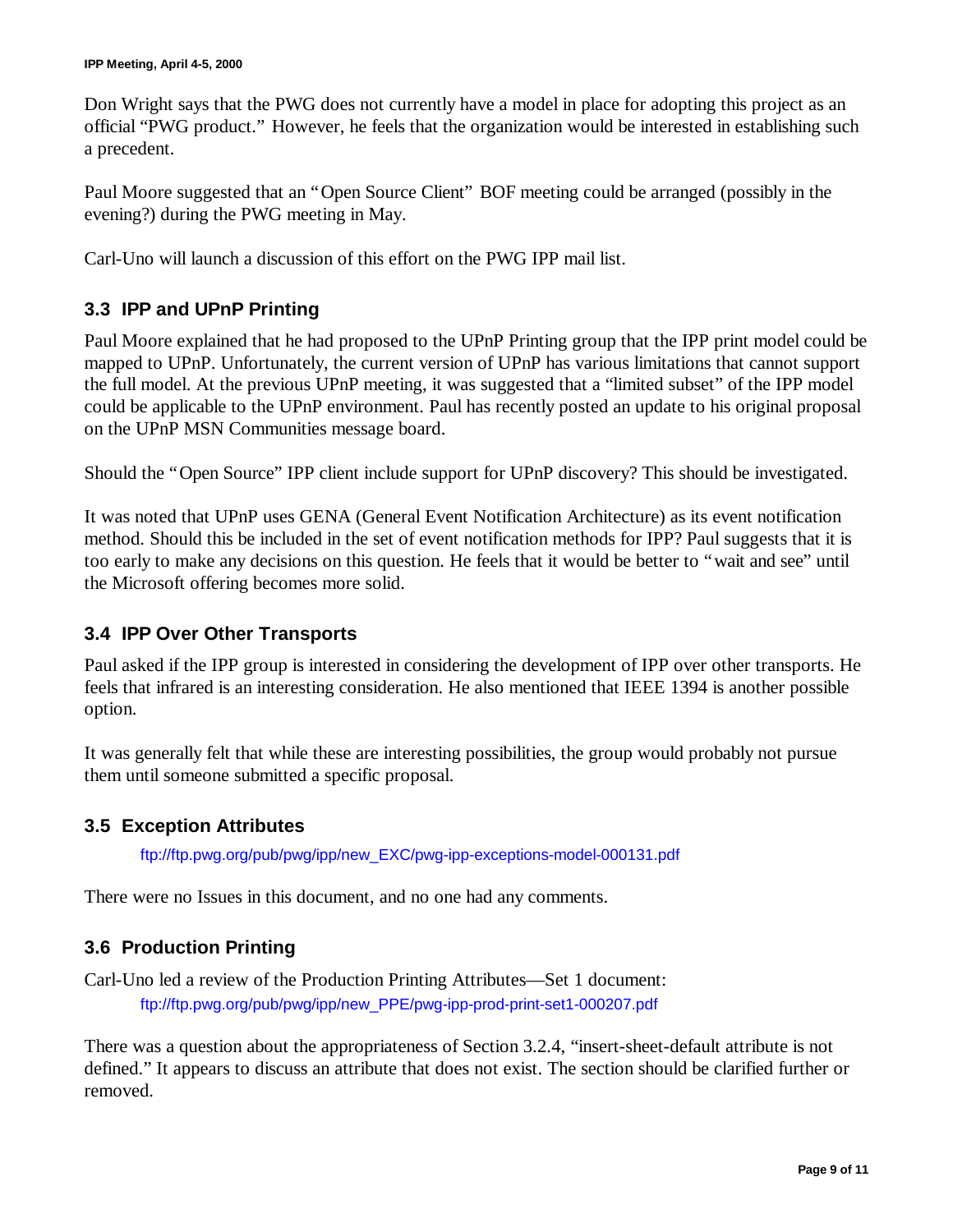ISSUE 01 – Should we change the name from "collate-sheets" to "uncollated-sheets", since the absence of the attribute (and non-support of this attribute) is more likely to indicate collated sheets and so should be the 'false' value of the attribute, rather than the 'true' value?

No.

## **3.7 Collections**

Carl-Uno led a review of the Collections Attributes Syntax document: ftp://ftp.pwg.org/pub/pwg/ipp/new\_COL/ipp-collection-attr-syntax-000331.pdf

ISSUE 01 – In attribute groups [ipp-mod] allows a Printer either (1) to reject a request with duplicate named attributes OR (2) to choose exactly one of the attributes as the one to be used. Should we REQUIRE the Printer to reject duplicate named attributes in a collection value as stated above or allow the Printer to choose one member attribute as a second alternative as we do with attribute groups?

> Don suggested that the wording should be changed to: "If such a malformed request is submitted to a Printer, the Printer MAY [not MUST] reject the request with the 'clienterror-bad-request' status code." He feels that there might be the possibility for a client to get in the situation of not being able to get *anything* to print.

> The group agreed that the Printer should be given the opportunity to decide whether or not it should accept or reject the request. The text should be re-written to be consistent with the Model document.

ISSUE 02 – The example contains a 1setOf collection and a nested collection, but does not contain a 1setOf member attribute. Should there be four separate examples that show a simple collection, a 1setOf member attribute, a 1setOf collection, and a nested collection?

Yes.

ISSUE 03 – Since this is intended to be a standards track document, do we also register the attribute syntax with IANA?

> Yes. We should allocate a number, and after the document last call it should be registered with IANA.

Bob Herriot explained that the encoding for Collections has changed. Previously, a Collection was encoded as a sequence of groups. This approach could result in a situation where a name inside the Collection is the same as a name outside the Collection. This could cause problems for legacy (non-Collection aware) parsers.

The new encoding uses an approach that looks like a 1setOf to a legacy parser. This allows it to "skip over" the Collection as a single unknown attribute.

During the review of the document, it was suggested that the examples of this encoding should be modified to improve clarity. More examples and more comprehensive examples will be added. It was also